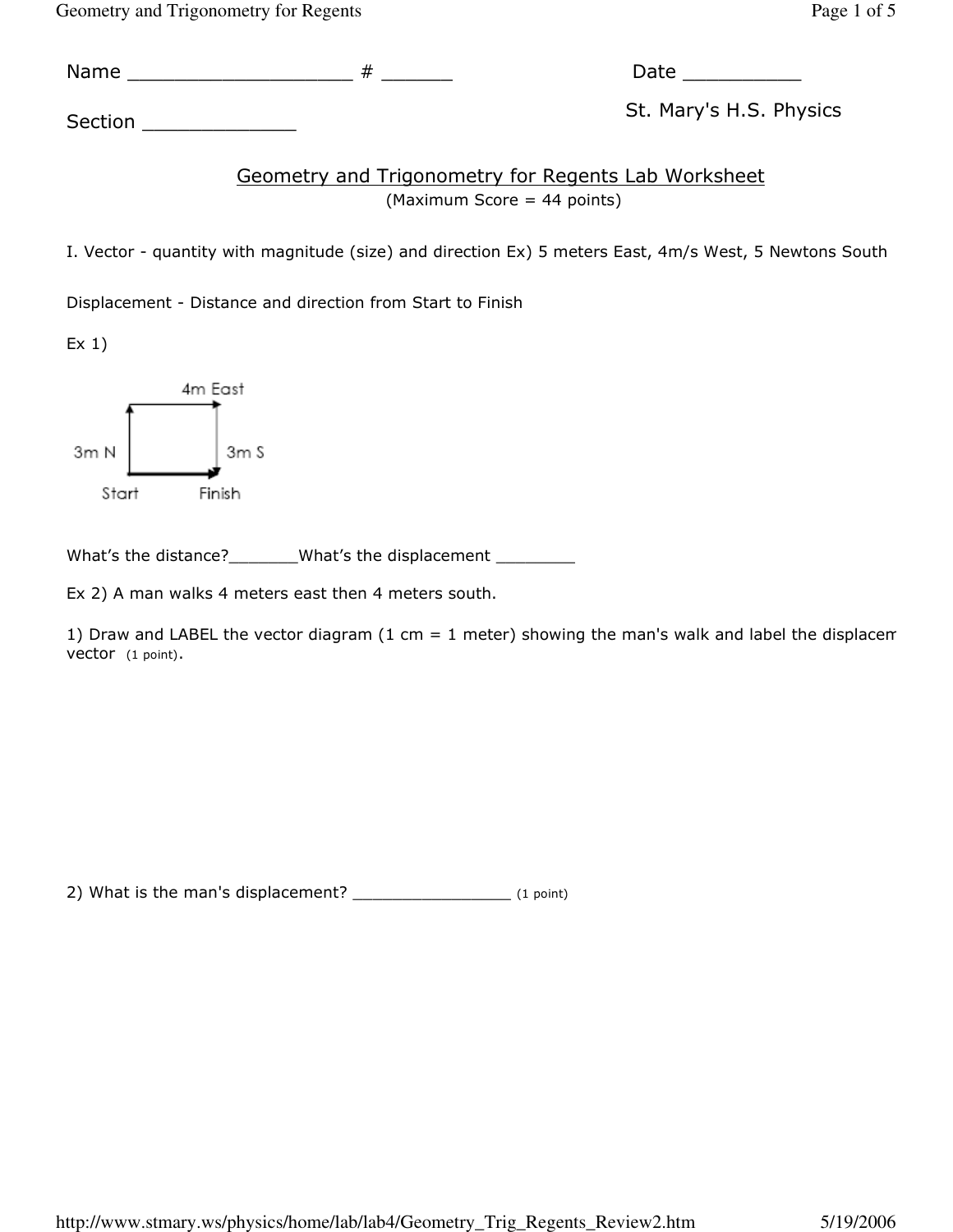# A. Velocity Components



12 Newtons E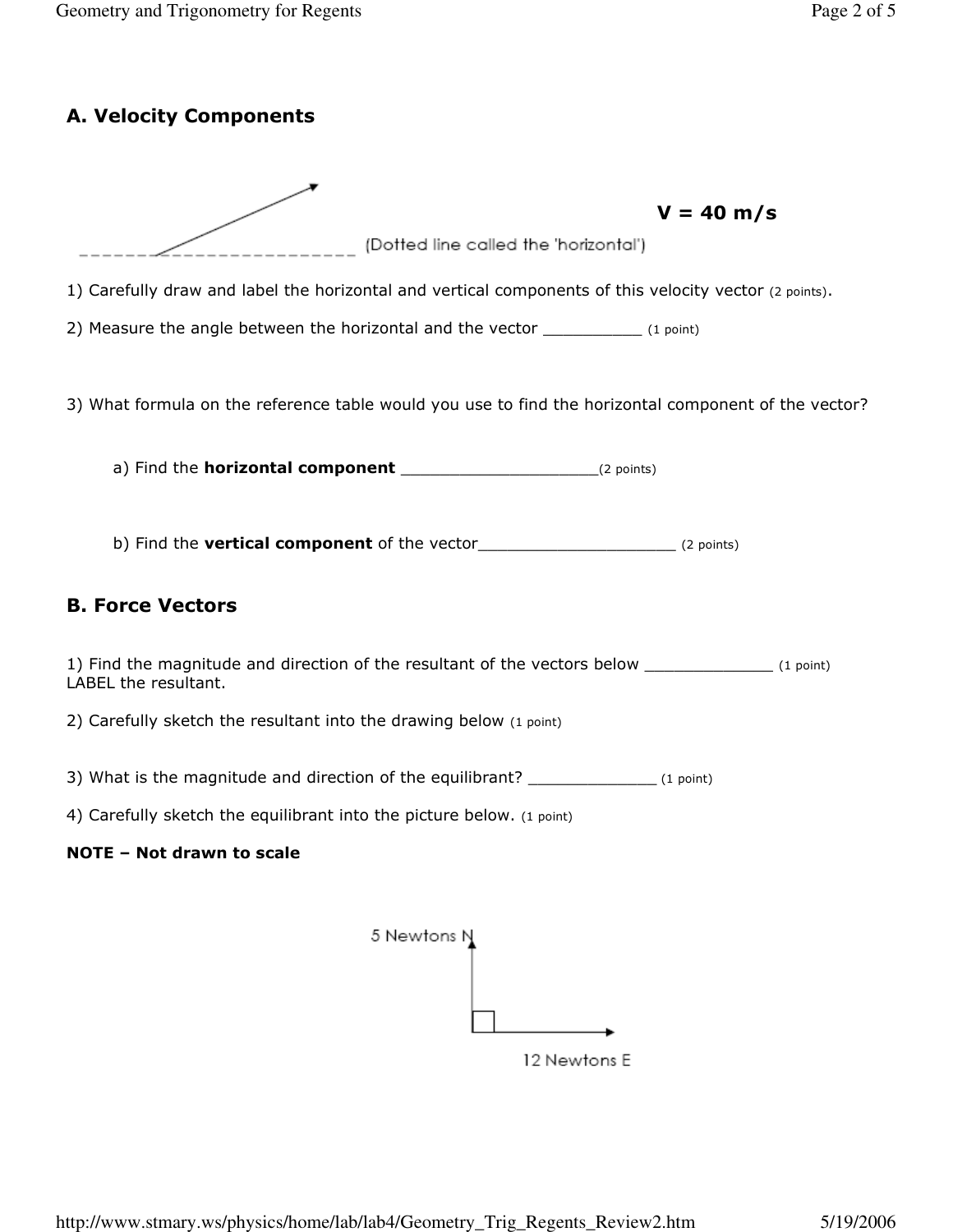5) Draw the resultant of the following pairs of vectors. (2 points)



(Note: Vectors are drawn head to tail) (Note: Vectors are drawn tail to tail)



6) Draw the force vector 50 Newtons 30 degrees North of East on to the cart below (from the middle of the car)  $(2 \text{ points})$  Scale 1 cm = 10 Newtons



Free Body Diagrams - Diagram that shows all the forces acting on a body

1) A cart is moving down a ramp. Carefully draw the weight force, friction force and normal force on the c (3 points)



## II. Light

#### A. Reflection

In the drawing below:

- 1) Draw and label the normal with a dotted line (1)
- 2) Measure and label the angle of incidence (2)
- 3) Draw in the reflected ray (1 point)
- 4) How big is the angle of reflection? \_\_\_\_\_ (1)

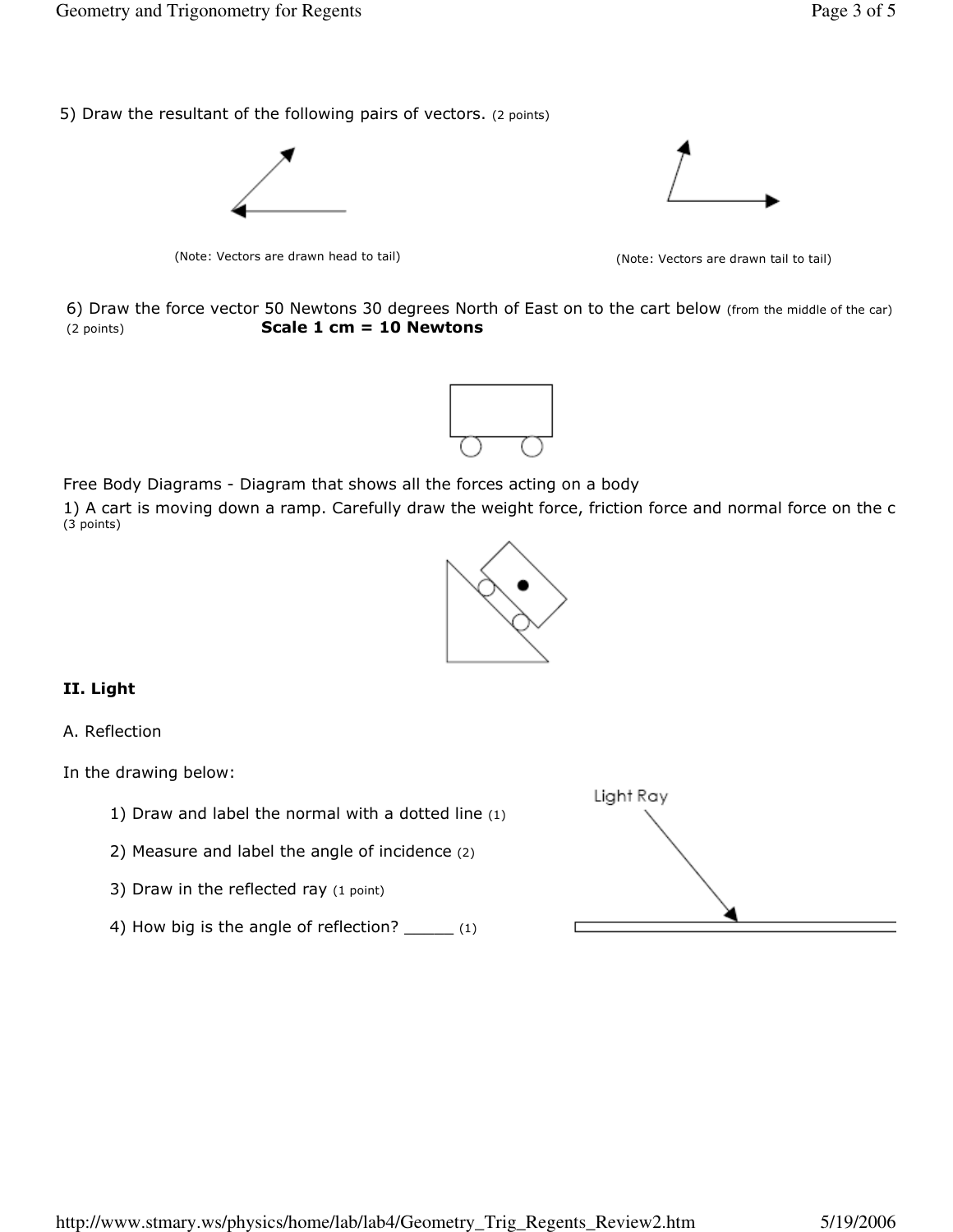5) Draw the angle of reflection into the diagram on the right. (1 point)

B) Refraction - the bending of light caused when light changes media



1) Draw the normal into the diagram above. (use a dotted line) (1 point)

2) What is the angle of incidence? \_\_\_\_\_\_\_\_\_\_\_\_\_\_\_\_\_\_ (1 point)

3) What is the angle of refraction? \_\_\_\_\_\_\_\_\_\_\_\_\_\_\_\_\_\_\_\_ (1 point)

- 4) Label the angle of incidence in the diagram above with the symbol  $\theta$  in (1 point)
- 5) Label the angle of refraction in the diagram above with the symbol  $θ$  ref (1 point)